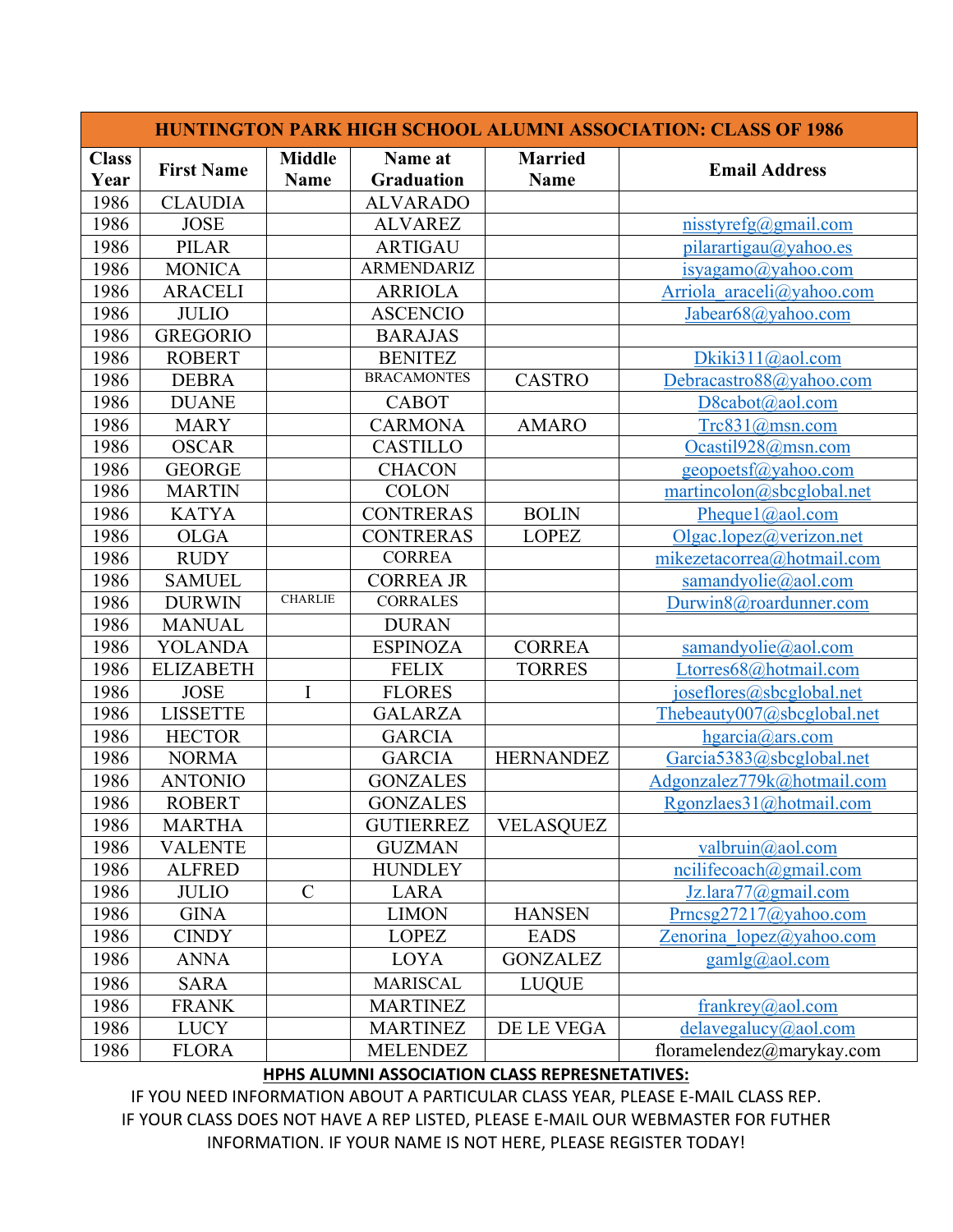| 1986 | <b>CYNTHIA</b>    |                | <b>MEZA</b>        |                | $cynmez$ ( $@verizon.net$             |
|------|-------------------|----------------|--------------------|----------------|---------------------------------------|
| 1986 | <b>ARACELI</b>    |                | <b>MONREAL</b>     | <b>FERRER</b>  | Araceli monreal@yahoo.com             |
| 1986 | <b>ISABEL</b>     |                | <b>NAVARRO</b>     | <b>RIVERA</b>  | Isabel rivera@fd.org                  |
| 1986 | <b>JUAN</b>       |                | ORTIZ              |                | legendofdagame@aol.com                |
| 1986 | <b>MICHAEL</b>    | <b>DONOVAN</b> | OTERO-ORTEGA       | <b>MYERS</b>   | Ninjadragon 01@yahoo.com              |
| 1986 | <b>MAGGIE</b>     |                | <b>PEDROZA</b>     |                | $mag$ giepedroza@yaoo.com             |
| 1986 | <b>MARIA</b>      | <b>LUPE</b>    | <b>PERALES</b>     |                | loopieperales@yahoo.com               |
| 1986 | <b>INGRID</b>     |                | <b>PEREZ</b>       | <b>WEBSTER</b> | ilwebster@yahoo.com                   |
| 1986 | <b>DION</b>       |                | <b>PITTMAN</b>     |                | dionpittman@msn.com                   |
| 1986 | <b>HUGO</b>       |                | <b>RAMOS</b>       |                | hugoramos@comcast.net                 |
| 1986 | <b>JOE</b>        |                | <b>RANKINS</b>     |                | joer@orgcargo.com                     |
| 1986 | <b>AUGIE</b>      |                | <b>REYNOSO</b>     |                | $augiereynoso(a)$ yahoo.com           |
| 1986 | <b>CESAR</b>      |                | <b>RIVAS</b>       |                | cesarrivas@msn.com                    |
| 1986 | <b>MARTIN</b>     |                | <b>ROBLES</b>      |                | M robles1@hotmail.com                 |
| 1986 | <b>JUAN</b>       | <b>CARLOS</b>  | <b>RODRIGUEZ</b>   |                | Escoria80@hotmail.com                 |
| 1986 | <b>CARLOS</b>     |                | <b>SALVATIERRA</b> |                | C salvatierra@hotmail.com             |
| 1986 | <b>DAVID</b>      |                | <b>SERRANO</b>     |                | specmattress@verizon.net              |
| 1986 | <b>J. MICHAEL</b> |                | <b>SOLIZ</b>       |                | michael@cubbishphotog.com             |
| 1986 | <b>SANDRA</b>     |                | <b>SORIA</b>       |                | soriagal@yahoo.com                    |
| 1986 | <b>PAUL</b>       |                | <b>STOUT</b>       |                | Ilcook4u@sbcglobal.net                |
| 1986 | <b>DORIS</b>      |                | <b>TORRES</b>      |                | Doriantorres49@hotmail.com            |
| 1986 | <b>HENRY</b>      |                | <b>TORRES</b>      |                | Torres.home@verizon.net               |
| 1986 | <b>NIDIA</b>      |                | <b>VALDEZ</b>      |                | nidiavaladez@rocketmail.com           |
| 1986 | <b>ED</b>         |                | <b>VERDUGO</b>     |                | $one step up electric(Q)$ verizon.net |
| 1986 | <b>HECTOR</b>     |                | <b>VIDAL</b>       |                | hvidal@san.rr.com                     |
| 1986 | <b>GEORGE</b>     |                | <b>VIVEROS</b>     |                | Dodgerdad7@gmail.com                  |
| 1986 | AL                |                | <b>VONHUNDLEY</b>  |                | vonhundley@hotmail.com                |
| 1986 |                   |                |                    |                |                                       |
| 1986 |                   |                |                    |                |                                       |
| 1986 |                   |                |                    |                |                                       |
| 1986 |                   |                |                    |                |                                       |
| 1986 |                   |                |                    |                |                                       |
| 1986 |                   |                |                    |                |                                       |
| 1986 |                   |                |                    |                |                                       |
| 1986 |                   |                |                    |                |                                       |
| 1986 |                   |                |                    |                |                                       |
| 1986 |                   |                |                    |                |                                       |
| 1986 |                   |                |                    |                |                                       |
| 1986 |                   |                |                    |                |                                       |
| 1986 |                   |                |                    |                |                                       |
| 1986 |                   |                |                    |                |                                       |
| 1986 |                   |                |                    |                |                                       |

## **HPHS ALUMNI ASSOCIATION CLASS REPRESNETATIVES:**

IF YOU NEED INFORMATION ABOUT A PARTICULAR CLASS YEAR, PLEASE E-MAIL CLASS REP. IF YOUR CLASS DOES NOT HAVE A REP LISTED, PLEASE E-MAIL OUR WEBMASTER FOR FUTHER INFORMATION. IF YOUR NAME IS NOT HERE, PLEASE REGISTER TODAY!